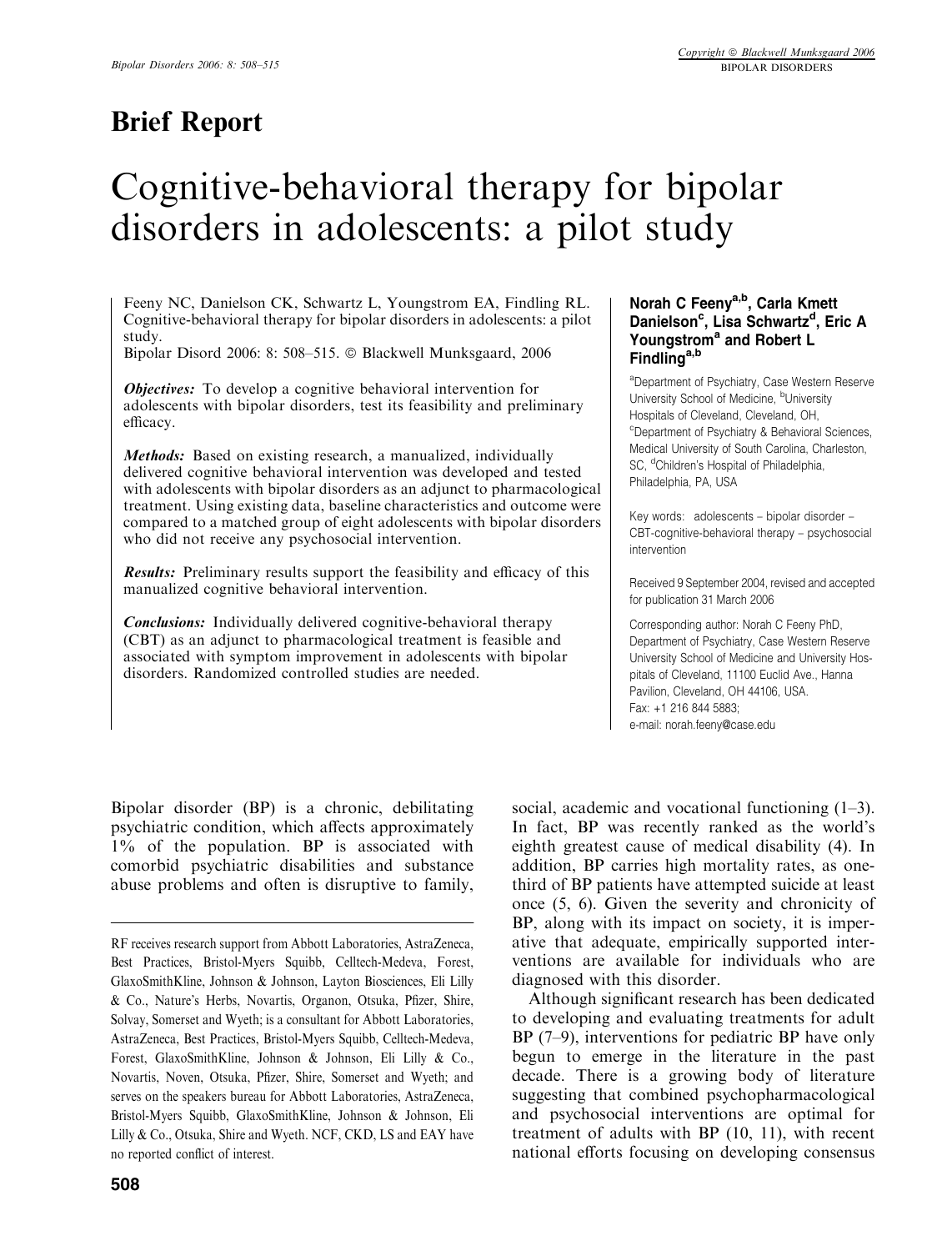on a template for treatment of BP in children and adolescents (12) and generating a public health intervention model for BP (13). Additionally, several recent clinical trials have investigated the usefulness of various pharmacological agents for pediatric BP (14–17). However, there is a paucity of research on psychosocial intervention with pediatric BP. Despite the call for psychosocial interventions with children and adolescents by clinicians, researchers and families living with BP, the severity of BP symptoms and outcomes and the amount of attention given to its psychosocial treatment with adults (18–20), empirically supported psychosocial interventions for children and adolescents with BP have been limited to multifamily psychoeducation groups for mood disorders (20, 21). Additionally, one small open trial supports the usefulness of cognitive behavioral interventions for these youth (22). Thus, the goal of this paper is to describe the development of and present preliminary data regarding the feasibility and efficacy of a newly developed manualized cognitive-behavioral treatment for adolescents with BP.

# Treatment development

To develop an optimal psychosocial intervention, we reviewed empirical findings with regard to factors that contribute to the onset of BP and factors that affect its course of treatment. The second author performed a comprehensive literature review using PsychLit® and Medline® to gather current empirical literature related to the identification, assessment, etiology, course, prognosis and treatment of BP in adults and in youth (23). Based on this review, common problems/ difficulties in this population were identified, from which we developed intervention components. These components include: (i) psychoeducation; (ii) medication compliance; (iii) mood monitoring; (iv) identifying and modifying unhelpful thinking; (v) stressor/trigger identification; (vi) sleep maintenance; and (vii) family communication (19). In addition, optional modules devoted to other problems common among adolescents with BP (i.e., substance abuse, social skills, anger management and contingency management) are offered.

In our attempts to develop interventions for these identified difficulties, we focused on cognitive-behavioral therapy (CBT) techniques that have been demonstrated in the literature to be useful in treating adults with BP. We also incorporated psychoeducation strategies, given that psychoeducation is the only promising psychosocial intervention for youth with BP that has been published to date (20). In addition, since depressive symptoms are commonly part of BP symptomatology, particular attention was paid to treatments that have been found to be efficacious in treating adolescents with depression (24–26). This information was integrated with the authors' clinical experiences with CBT techniques and treatment of adolescent mood disorders to produce an outline of the skills and topics that would be potentially beneficial to this population. Various CBT treatment protocols served as models for the manual we developed, with particular emphasis on the manual in use in the ongoing National Institute of Mental Health (NIMH) funded Treatment for Adolescents with Depression Study' (TADS) (27, 28). John Curry, PhD, a principle investigator of the TADS project and first author on the TADS CBT manual gave permission for the use of material from the TADS manual.

Consistent with other cognitive-behavioral approaches, homework assignments were formulated to accompany each session in order to encourage regular practice of the skills taught. Modeled closely on the TADS treatment manual and Kathleen Carroll's (29) work with substance abuse, each session in the current intervention follows the same structure: (i) review of symptoms; (ii) review of homework from previous session; (iii) set the agenda (i.e., identify issues on which the adolescent would like to focus the session, such as conflict with family or friends, anxiety about an upcoming school project or event, etc.); (iv) teach a new skill (e.g., mood monitoring, problem-solving); (v) address (adolescent's) agenda items (with an attempt to apply newly learned skill to the previously identified agenda item); (vi) assign new homework.

The weekly treatment is delivered individually, but includes some parent involvement, as family involvement has been shown to be particularly useful to families coping with BP (30, 31). Thus, two sessions are co-joint sessions with the adolescent and parents, and one session midway through treatment is with parents only. Further, optional 15-min parent check-ins are offered at the end of every session for families with whom it seems advantageous. These check-ins can be used to review the skills taught in the session (e.g., remind parent how to apply the problem-solving strategy to a recent conflict with the adolescent or to obtain feedback from a parent on how a particular technique is working). We developed a 12-session treatment that incorporated all the modules/skills identified above. For more detail regarding session content and treatment delivery, see the review by Danielson et al. (23).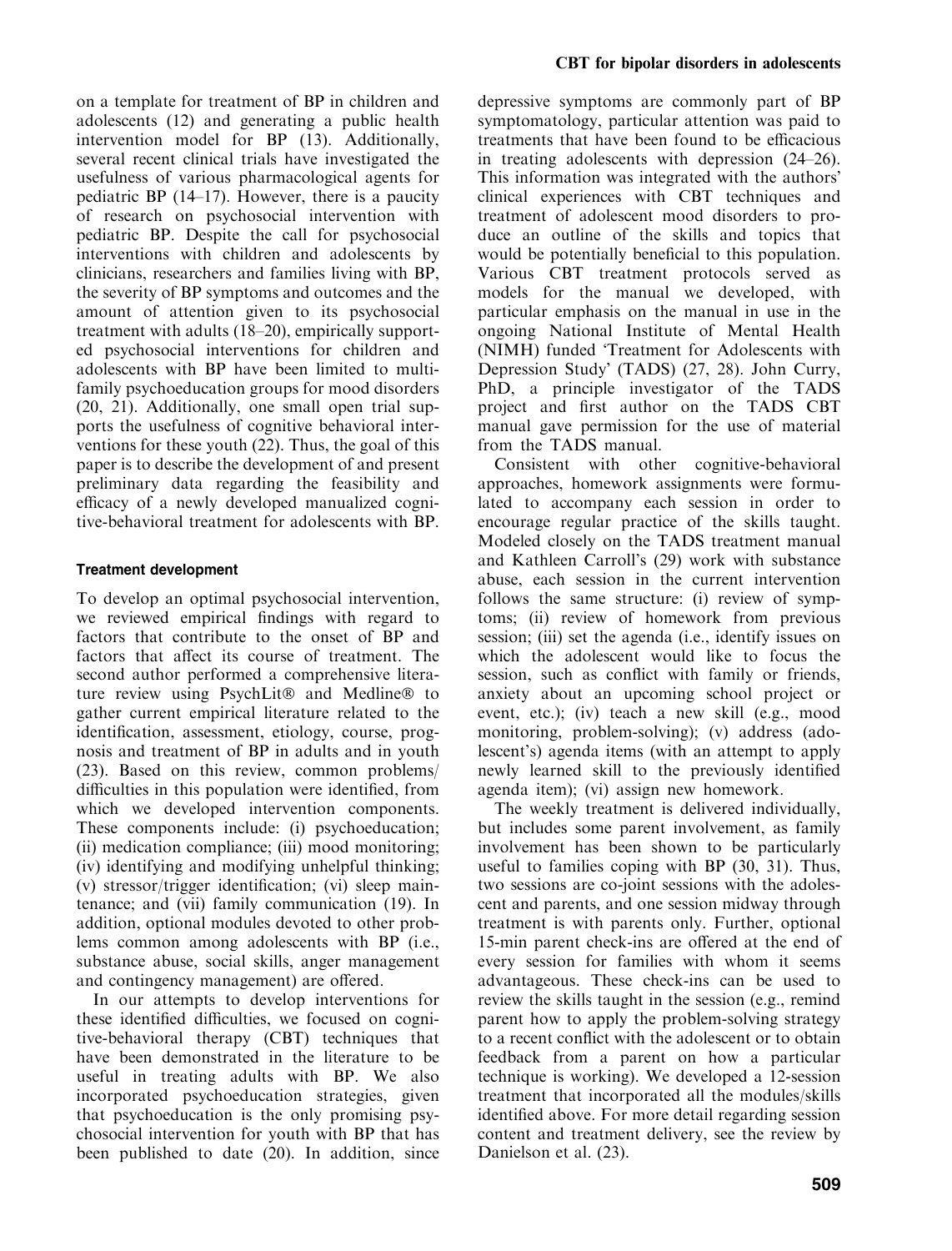# Method

## **Participants**

Participants ( $n = 16$ ) were youth aged 10– 17 years, recruited through the Division of Child and Adolescent Psychiatry at a large midwestern hospital. Participants who met the criteria for a primary diagnosis of BP I, BP II, BP not otherwise specified (NOS) or cyclothymia were eligible. No youth with BP NOS enrolled in this study. Eight of the youth were active participants in the CBT treatment, and data from the other eight youth comprised the historical control group. Seven out of eight of these youth in the active treatment sample had previously been seen in the clinic for participation in a randomized psychopharmacological treatment for BP. With regard to the other participant, the parent had contacted the Division seeking help with maintenance of the child's BP. Historical controls were youth who also had received psychopharmacological treatment and then medication management within the context of medication clinical trials taking place in the Division. Table 1 provides demographic information for the active treatment and the control groups.

Inclusion criteria for both the active treatment group and the control group included being between the ages of 10 and 17 years and meeting DSM-IV diagnostic criteria for BP I, BP II, BP NOS or cyclothymia. Each participant had to have experienced at least one mood episode in the past 6 months, indicating clinically significant symptoms. In addition, each child was required to be stable on medication, as defined by no changes to medication in the 3 months prior to entry in the study. The exclusion criteria for the active treat-

Table 1. Demographic and screening data for CBT and control groups

|                                               | Controls $(n = 8)$ | CBT group ( $n = 8$ ) |  |  |
|-----------------------------------------------|--------------------|-----------------------|--|--|
| Age                                           | 14 (2.5 years)     | 14 (1.4 years)        |  |  |
| Gender                                        | 40% Male           | 50% Male              |  |  |
| Ethnicity                                     | 100% Caucasian     | 100% Caucasian        |  |  |
| Economic status                               |                    |                       |  |  |
| $>$ \$60,000 $(%)$                            | 20                 | 50                    |  |  |
| $$40,000 - 60,000$ (%)                        | 80                 | 50                    |  |  |
| Primary diagnosis                             |                    |                       |  |  |
| BP I                                          | 6                  | 6                     |  |  |
| <b>BP II</b>                                  |                    | 2                     |  |  |
| Cyclothymia                                   |                    | ∩                     |  |  |
| Age of onset (years)                          | 9.2(4.1)           | 9.0(2.9)              |  |  |
| Length illness (weeks)<br>Primary comorbidity | 190 (166.60)       | 132 (90.42)           |  |  |
| ADHD                                          | 80%                | 67%                   |  |  |

 $CBT =$  cognitive-behavioral therapy;  $ADHD =$  attention deficit/ hyperactivity disorder.

# **Therapists**

Three therapists provided treatment. Two of the therapists (CKD and LS) were Master's level clinical psychology graduate students, who had completed training, practicum and supervision in CBT and manualized treatments. The third therapist and supervisor (NCF) was a licensed clinical psychologist who specializes in CBT, manualized treatments and treatment of anxiety and mood disorders.

# Diagnostic measure

Schedule for Affective Disorders and Schizophrenia for School Age Children – Present and Lifetime Version  $(K-SADS-PL)$  (32). The Schedule for Affective Disorders and Schizophrenia for School Age Children – Present and Lifetime Version (K-SADS-PL) is a structured clinical interview designed to obtain severity ratings of symptomatology and assess lifetime history of psychiatric disorders. The K-SADS-PL divides symptoms surveyed into a screening interview and five diagnostic supplements and generates DSM-III-R and DSM-IV diagnoses. The interview has good reliability and validity and is a popular assessment instrument for diagnosis of childhood psychopathology (32, 33). Test–retest reliability kappa coefficients are reported to be in the excellent range for present and/or lifetime diagnoses for several psychiatric diagnoses, including bipolar disorder.

# Outcome measures

The Young Mania Rating Scale (34). The Young Mania Rating Scale (YMRS) is an 11-item measure administered via interview in which the rater is asked to rank symptoms of mania on five explicitly defined grades of severity. Item scores range from 0 to 4, with higher numbers indicating greater severity of the symptom. The YMRS yields one score that can range from 0 to 60, with higher scores representing greater psychopathology. Symptoms were assessed for the past week. Adequate reliability and validity of the YMRS in adult populations (34) and child populations (35) have been established.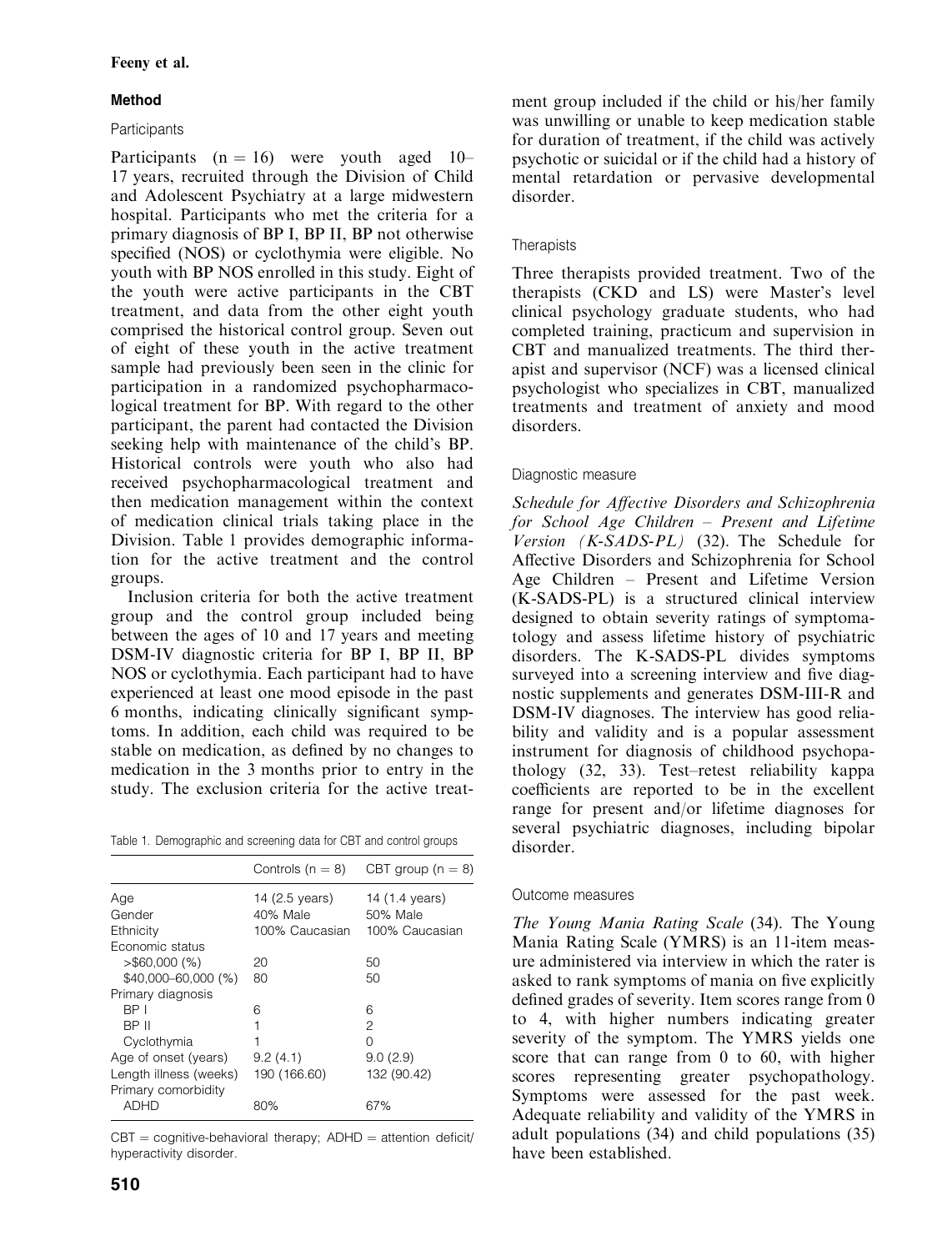Inventory of Depressive Symptoms (36). The Inventory of Depressive Symptoms (IDS) is a 30-item interview-administered measure that is designed to assess symptoms of depression. All items are rated on a 0–3 scale, with higher scores indicating higher degrees of pathology. Symptoms were assessed for the past week. The reliability and validity of the IDS have been established with adult patients with major depression, bipolar depression and remitted depression (37), including good internal consistency ( $\alpha =$ 0.88) and construct validity. The IDS correlates highly with the Hamilton Rating Scale for Depression (HRSD) (38)  $(r = 0.92)$  and the Beck Depression Inventory (39)  $(r = 0.61)$ . There is no published reliability and validity data for the IDS in pediatric populations.

The General Behavior Inventory (40). The General Behavior Inventory (GBI) is a 73-item self-report inventory with items focusing on mood-related behaviors (depression, hypomania and biphasic symptoms) over the past week. Responses are given on a four-point Likert scale, with '0' being 'never or hardly ever' and '3' being 'very often or almost constantly.' The measure has demonstrated excellent reliability and good discriminant validity with adult populations (41–43) and child populations, through parent report (44) and child selfreport (45). In this study, the GBI was completed by a parent regarding their child and by the child him/herself. The GBI was only completed by the active treatment group and had not been administered to the controls.

# Procedure

All procedures were approved by our institution's Institutional Review Board (IRB). Every participant in the study had been seen previously in the Division for a screening, an assessment and/or participation in a psychopharmacological trial for medication management of bipolar disorder in the 2 years prior to this study. Age and diagnosis matched controls were selected from ongoing assessment protocols in the Division. The data for these controls were taken from charts with nonidentifying information; no contact was ever made with these families. To recruit active participants for the current study, parents of the children who had completed the pharmacological trial (including follow-up assessments) or those who had ceased participation in the treatment for side effect reasons and met all other inclusionary criteria for the present study were contacted by a research assistant or the second author (CKD) to describe the treatment study. Screening questions were asked to insure that the child was stable on medication and that the child was not currently receiving therapy. An appointment was then scheduled to meet with the parent and child to inform them about the treatment and to attain informed consent.

After consent was obtained, the child was given a K-SADS-PL interview if one had not already been conducted. In all but one case, the K-SADS-PL had been completed as part of the previous psychopharmacological trial. In these cases where the K-SADS-PL had already been administered, research assistants (trained to an inter-rater reliability level of  $> 0.85$ ) conducted the interview and a child and adolescent psychiatrist confirmed the diagnoses. The second author (CKD), who underwent the same K-SADS training as the research assistants, conducted the K-SADS-PL with the child and parent who had not been interviewed with the protocol previously.

Prior to beginning of treatment, a trained research assistant completed the IDS and the YMRS while meeting with the family, and then had the parent and child complete the GBI. These assessments were also given at post-treatment (i.e., after 12 sessions) and then at an 8-week follow-up. Therapy sessions were scheduled weekly on average, although sometimes due to scheduling conflicts, a few weeks would occur between sessions. All participants, with the exception of one, completed the treatment.

# **Treatment**

Treatment development was described above. The 12-session individual treatment was manualized and the first author conducted the weekly therapist supervision. All participants received the same treatment modules in the same order, with the exception of two optional modules (sessions 10 and 11), which were chosen individually based on the specific needs of the youth.

# **Results**

Given the small sample size, statistical analyses were constrained. We conducted completer analyses for pre- to post-treatment and more conservative last observation carried forward (LOCF) for pretreatment to follow-up comparisons. We report the frequencies and proportions and results of paired t-tests and ANOVAs, and provide effect sizes as a supplement to these significance tests.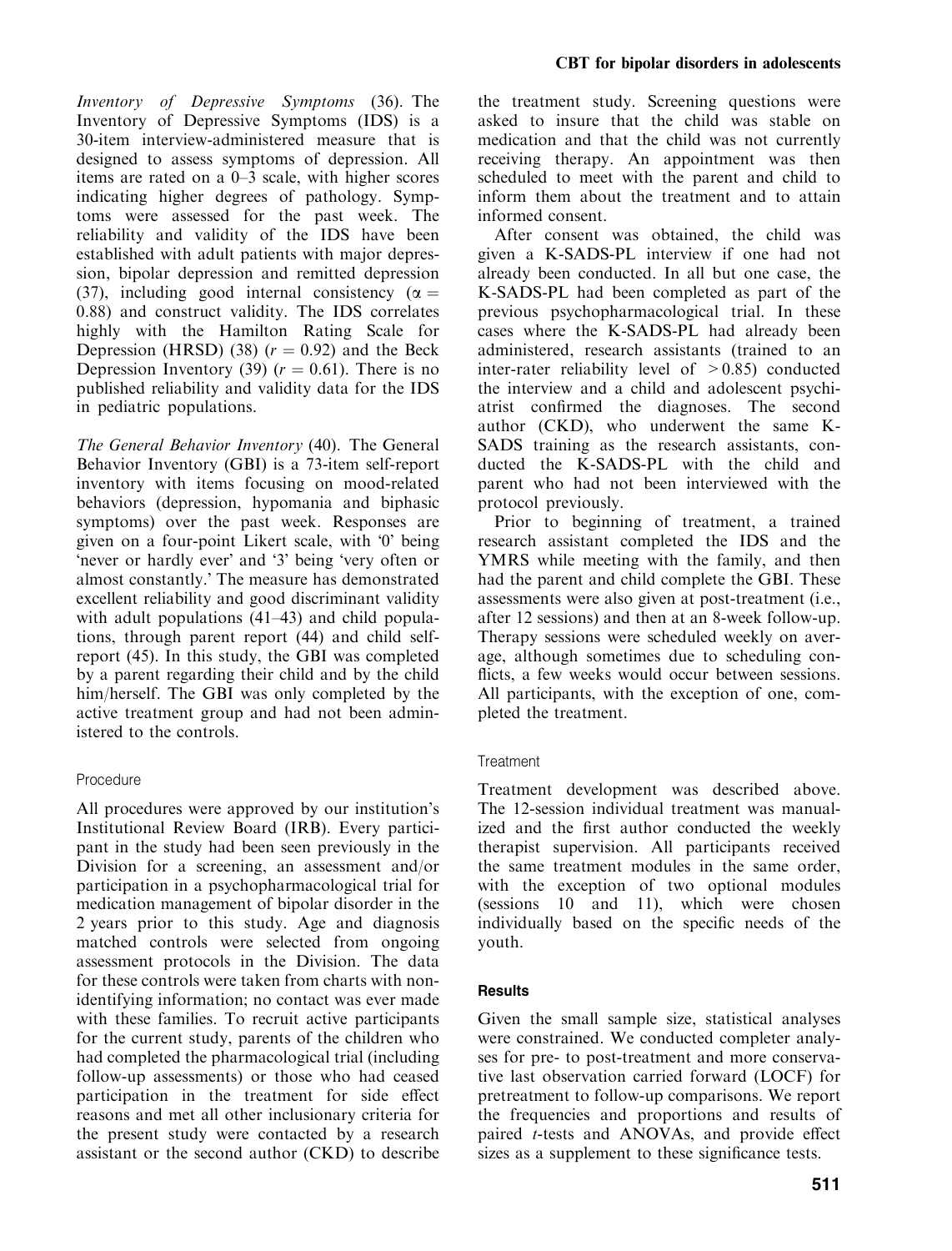#### Pretreatment diagnoses and symptom severity

K-SADS-PL diagnoses based on the adolescent and parent interview are presented in Table 1. All 16 adolescents met the criteria for a bipolar disorder: BPI, BPII or cyclothymia. The majority had comorbid attention deficit/hyperactivity disorder (ADHD) as well.

#### Interview-assessed symptoms

To examine changes in interviewer rated symptoms following the 12-session intervention, two (group: CBT versus controls)  $\times$  two (time: pre and post) repeated measures ANOVAS were conducted on the IDS and YMRS. No main effects or interactions were observed. At post-intervention, participants in the CBT condition did not evidence significantly lower scores than controls on interview-administered measures of depressive symptoms [IDS;  $F(1, 8) = 1.96$ ,  $p = NS$ ] and manic symptoms [YMRS;  $F(1, 8) = 0.93$ ,  $p = NS$ ]. However, it is important to note that effect sizes were large for the IDS ( $d = 0.90$ ) and moderate for the YMRS ( $d = 0.62$ ). Effect sizes were calculated as the ratio of the estimated treatment effect (CBT score minus control group score at post or follow-up, after controlling for baseline scores) to the pooled SD at baseline.

To examine change in interviewer rated symptom measures from pretreatment to follow-up, two (group: CBT versus controls)  $\times$  two (time: pre and follow-up) repeated measures ANOVAs were also performed. At 2-month follow-up, once again no main effects or interactions were detected; participants in the CBT condition did not evidence significantly lower scores than controls on interview-administered measures of depressive symptoms [IDS;  $F(1, 8) = 5.11$ ,  $p = 0.05$ ] and manic symptoms [YMRS;  $F(1, 8) = 0.07$ , NS]. Effect sizes were large for the IDS ( $d = 1.6$ ) and small for the YMRS ( $d = 0.00$ ). Mean values and standard deviations for both groups at all three time points are presented in Table 2.

Table 3. Means, standard deviations and effect size estimates for symptom measures at pre, post and follow-up for CBT participants

|         |                                                                                                                                                 |                                                                         |                                                                                                                                                   | Effect<br>size      |  |  |
|---------|-------------------------------------------------------------------------------------------------------------------------------------------------|-------------------------------------------------------------------------|---------------------------------------------------------------------------------------------------------------------------------------------------|---------------------|--|--|
| Measure |                                                                                                                                                 | Pre-treatment Post-treatment Follow-up                                  |                                                                                                                                                   | Pre-Pre-<br>post FU |  |  |
|         | PGBI dep 96.0 <sup>a</sup> (27.7)<br>PGBI man 46.5 <sup>a</sup> (11.7)<br>CGBI dep 79.2 <sup>a</sup> (27.6)<br>CGBI man 41.0 <sup>a</sup> (9.9) | $70.0b$ (21.7)<br>$36.3^b$ (8.4)<br>53.0 $^{a}$ (9.2)<br>$32.4^a$ (5.4) | 75.7 <sup>b</sup> (17.5) 1.25 3.53<br>40.2 $^{\circ}$ (7.6) 1.12 1.29<br>66.0 <sup>a</sup> (18.4) 1.09 1.13<br>39.3 <sup>a</sup> (11.3) 0.79 0.25 |                     |  |  |

Means in the same row sharing the pretreatment superscript<sup>a</sup> are not significantly different from pretreatment values. Those with the superscript<sup>b</sup> are significantly different. Effect sizes were calculated for paired t's using the formula  $d = 2t/\sqrt{gt}$ .

 $PGBI = parent completed General Behavior Inventory; CGBI =$ child completed General Behavior Inventory; dep = depressive symptoms; man = manic and hypomanic symptoms;  $CBT =$ cognitive-behavioral therapy;  $FU =$  follow-up.

#### Self-reported depressive and manic symptoms

The GBI was administered in the CBT group only, therefore paired *t*-test were conducted to examine pre–post and pre- to follow-up change. Youth did not report a significant decline in manic  $[t (4) =$ 1.76, NS,  $d = 0.79$  or depressive symptoms  $[t (4) = 2.43, NS, d = 1.09]$  from pre- to post. However, effect sizes were large for both indices. Effect sizes were calculated for paired  $t$ 's using the formula  $d = 2t/\sqrt{sqrt{df}}$ .

Similarly, when examining pre- to follow-up scores, youth again did not report a significant decline in manic  $[t (5) = 0.28, NS, d = 0.25]$  or depressive symptoms  $[t (5) = 1.26, NS, d = 1.13]$ from pre- to follow-up. In regard to effect sizes, they were small for the manic symptoms and large for the depressive symptoms. Mean values and standard deviations for the GBI subscales at all three time points are presented in Table 3.

#### Parent-reported depressive and manic symptoms

Parents did report a significant decline from pre- to post-treatment in both manic  $[t (5) = 2.75]$ ,

| Table 2. Means, standard deviations and effect size estimates for symptom measures at pre, post and follow-up for CBT and control group |  |  |
|-----------------------------------------------------------------------------------------------------------------------------------------|--|--|
|-----------------------------------------------------------------------------------------------------------------------------------------|--|--|

| Measure                   | Pre-treatment          |                        | Post-treatment        |                         | Follow-up             |                      | Between-group ES |             |
|---------------------------|------------------------|------------------------|-----------------------|-------------------------|-----------------------|----------------------|------------------|-------------|
|                           | CBT                    | Control                | CBT                   | Control                 | <b>CBT</b>            | Control              | Pre-post         | Pre-FU      |
| <b>IDS</b><br><b>YMRS</b> | 15.4 (9.9)<br>8.8(9.0) | 3.4(8.2)<br>10.3(11.7) | 10.7(9.2)<br>4.4(5.3) | 4.0(7.9)<br>14.7 (11.2) | 12.6(5.4)<br>6.0(4.9) | 2.9(5.0)<br>8.1(6.4) | 0.90<br>0.62     | 1.6<br>0.00 |

Uncorrected descriptive statistics are reported here for all available data. Effect sizes were calculated as the ratio of the estimated treatment effect (CBT score minus control group score at post-treatment or follow-up, after controlling for baseline scores) to the pooled SD at baseline.

 $IDS =$  Inventory of Depressive Symptoms; YMRS = Young Mania Rating Scale;  $ES =$  effect size; CBT = cognitive-behavioral therapy;  $FU =$  follow-up.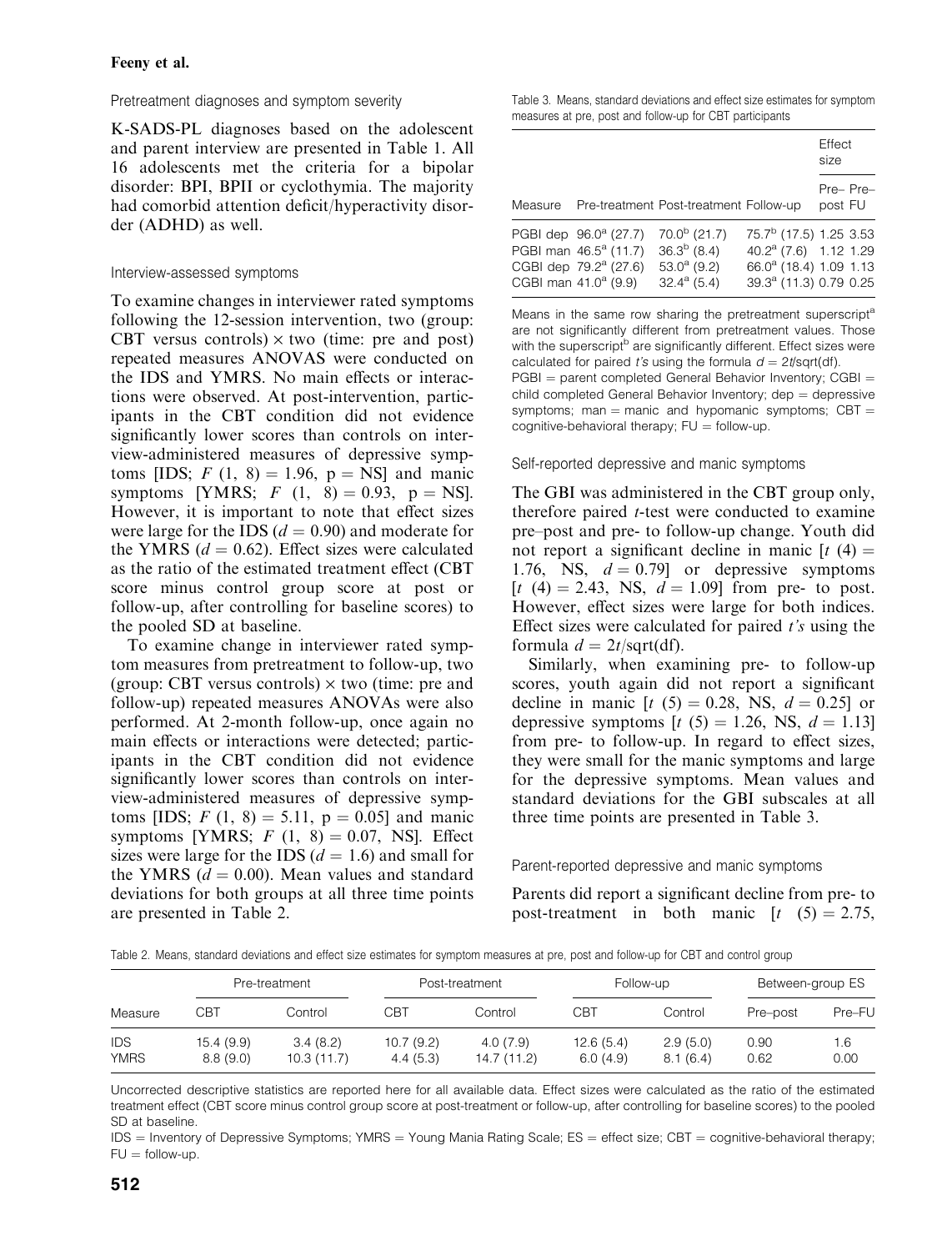$p \le 0.05$ ,  $d = 1.12$ ) and depressive symptoms [t (5) = 3.07, p < 0.05,  $d = 1.25$ ] on the GBI. Indeed, effect sizes were large for both depressive and manic symptoms. When examining pre- to follow-up scores on the GBI, parents reported maintained gains in depressive symptoms  $[t (5) =$ 3.95, p < 0.05,  $d = 3.53$ , but not in manic symptoms  $[t (5) = 1.44, NS, d = 1.29]$ .

#### Retention

Retention over the course of treatment was quite good. Eighty-seven percent (seven of eight) of the clients who participated in the CBT program completed the 12-session treatment.

#### Additional services sought during treatment

Almost no additional treatment or resources were sought during treatment. Of those who received CBT, only one client received additional services. One teen received Electro-Convulsive Therapy (ECT) at session 11 of treatment due to worsening depression symptoms. For the remaining 87% of the CBT participants, the treatment that we provided in conjunction with pharmacotherapy was sufficient.

#### **Discussion**

The results of this pilot study indicate that a comprehensive cognitive-behavioral manualized treatment for adolescents with BP who are currently being treated with medication is feasible and potentially efficacious. In a population in which treatment compliance is often problematic (15), all participants, with the exception of one, completed treatment. Results indicated that, according to parent report, both manic and depressive symptoms were substantially reduced following treatment. Although medication has typically been the standard and most effective treatment for both adults and youth with bipolar disorders (7, 46, 47), results of this study indicate that adolescents who are already stable on mood stabilizing medications can still benefit from psychosocial interventions. Additionally, this pilot study supports the feasibility of such additional treatment as indicated by the high retention. The support of this feasibility is an important finding, as parents of children and adolescents with BP often request additional help in the treatment of symptoms, above and beyond what is provided by medication. Although other symptom measures did not evidence statistically significant reduction, limited power substantially impacted our ability to detect statistical differences between groups (48). Indeed, power calculations showed that a sample size of 26 participants per group would have been necessary to obtain significant results on our main between-group outcome measures (49). It is important to note that effect size estimates of the magnitude of the CBT change were moderate to large across all symptom measures in the active treatment group and where control group comparisons were possible, providing preliminary evidence that these youth appeared to benefit from the psychosocial intervention when compared to youth who did not receive the treatment.

This pilot study is the first controlled test of an individually delivered, manualized cognitive-behavioral treatment for adolescents with BP. Additionally, one uncontrolled trial has been published also providing preliminary support for CBT in this population (22). To our knowledge, the only other published psychosocial treatment model for adolescents with BP has been limited to psychoeducation which has been shown to improve both parent report of understanding of mood symptoms and parent report of reductions in child-expressed negative emotion (20, 21). Our treatment extended that which Fristad and colleagues. have tested by adding components aimed at building skills to improve mood symptoms and functioning. We also included components in the treatment that have been shown to be effective interventions in mood disorders with adults and other adolescent populations. Specifically, our treatment included skillbased training in problem-solving, goal-setting, medication compliance, communication and social skills, coping and relaxation and relapse prevention.

This pilot study also extends previous treatment studies of adolescents with BP by including measures of adolescent report of depressive and manic symptoms. Additionally, this intervention study had few exclusionary criteria and included adolescents with comorbid diagnoses, such as ADHD. Indeed, the majority of adolescents in both groups also met criteria for ADHD. Given the importance of maintaining flexibility in implementation of treatment manuals (50), we also included optional modules that targeted specific comorbid difficulties seen in many youth with BP (e.g., substance abuse, social skills deficits and anger management problems). Also, our pilot study included a control group, which included adolescents with BP being treated with medication only.

Despite numerous strengths, there are also several study limitations worth noting. The sample size is small, thus limiting power to detect statistically significant differences. However, the sample size is comparable to that of other recently published pilot studies testing psychosocial interventions (51). Interestingly, despite the small sample, the results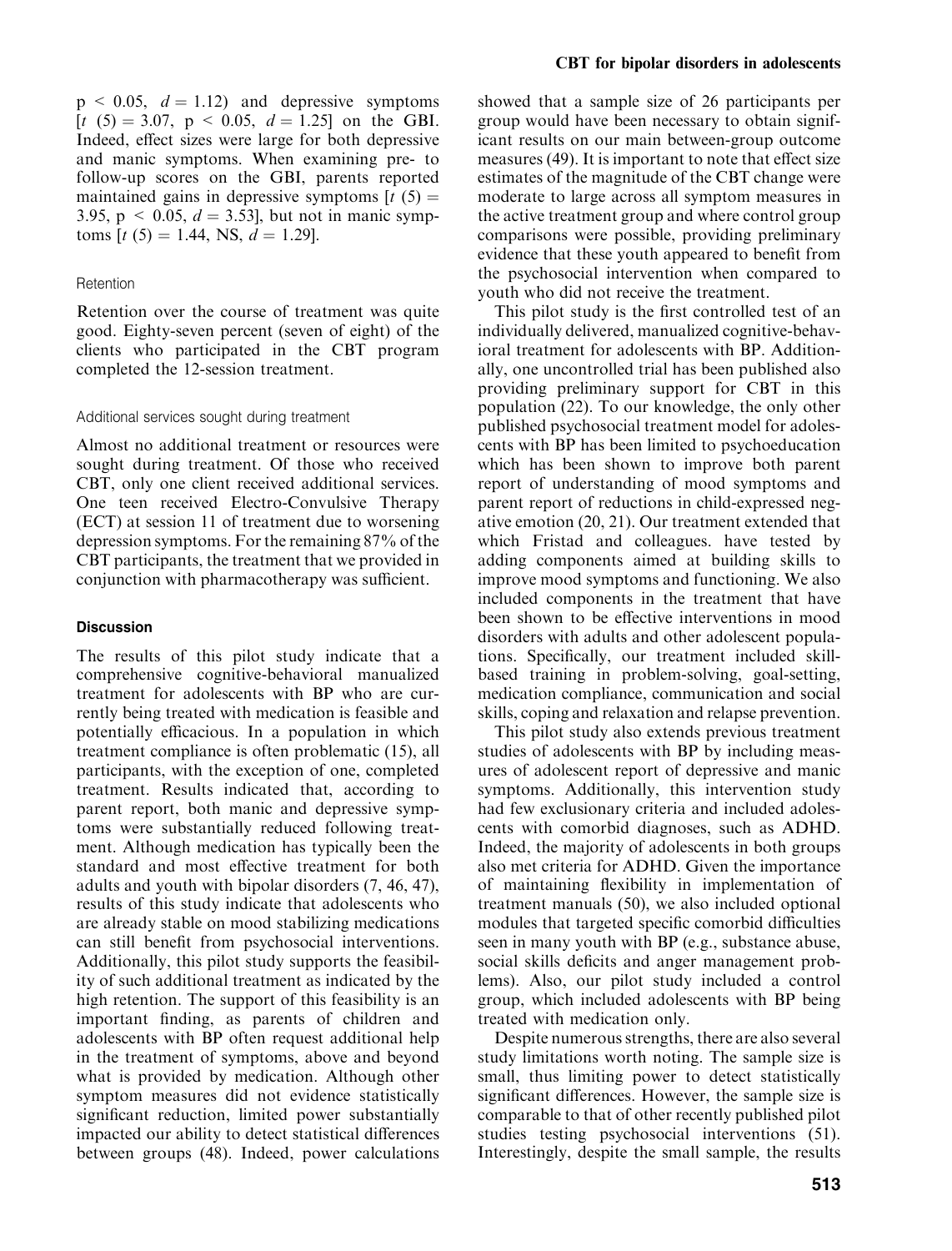did show feasibility and significant treatment effects for parent report of mood symptoms. This result is promising as others have found that parent report better detects bipolar symptoms than either selfreport or teacher report (52). Moreover, moderate to large effect sizes were seen across symptom measures and informants. The generalizability of the findings is limited by the fact that participants in the sample were Caucasian and primarily middle class. On the other hand, the fact that we included all bipolar spectrum disorders, instead of, for example of focusing on BPI, may limit the specificity of our findings. Future studies should be conducted with larger, more ethnically and socioeconomically diverse samples. In addition, despite the fact that we did have a control group, this was not a randomized study and the control group data were culled from chart review. Other limitations included that the control group was not administered the GBI and had more incomplete data than the treatment group and that not everyone in the treatment group completed the follow-up assessment. It is also worth noting while the treatment dropout rate was low in this sample, the study benefits (e.g., free CBT treatment) could have impacted study completion rate. In regard to future research, randomized controlled trials with larger and more diverse samples are needed to further evaluate the generalizability, feasibility and efficacy of this cognitive-behavioral treatment for youth with BP. Additionally, manualized interventions should be developed for and tested with younger children, especially children at risk for BP who may be likely to be diagnosed with BP in adolescence, in order to test whether or not such treatment can be used in a younger and/or at-risk population. Such risk factors that may indicate the need for early intervention include familial history of bipolar disorders and early problems with mood and temperamental dysregulation (53). In order to address the need for psychosocial interventions with younger at-risk children, we have adapted and are currently testing this promising treatment for such a population.

### Acknowledgements

We would like to thank Christine Demeter, Rebecca Maxhimer, Cara West, Denise Delporto-Bedoya and Maryjean Starr for their contributions to this project. In addition, we thank the adolescents and families who were part of the pilot study evaluating the efficacy of the intervention outlined in this paper.

#### Funding support

We acknowledge the support of a Clinical Research Center Grant from the Stanley Medical Research Institute in preparation of this manuscript.

#### **References**

- 1. Coryell W, Endicott J, Maser JD, Mueller T, Lavori P, Keller M. The likelihood of recurrence in bipolar affective disorder: the importance of episode recency. J Affect Disord 1995; 33: 201–206.
- 2. Nottlemann ED, Jensen PS. Comorbidity of disorders in children and adolescents: developmental perspectives. J Clin Child Psychol 1995; 17: 109–155.
- 3. Zarate CA Jr, Tohen M, Land M, Cavanagh S. Functional impairment and cognition in bipolar disorder. Psychiatr Q 2000; 71: 309–329.
- 4. Murray CLJ, Lopez AD. The Global Burden of Disease: A Comprehensive Assessment of Mortality and Disability from Diseases, Injuries, and Risk Factors in 1990 and Projected to 2020. Boston, MA: Harvard University Press, 1996.
- 5. Goodwin FK, Jamison KR. Manic-depressive Illness. New York: Oxford University Press, 1990.
- 6. Goodwin FK, Bruce F, Simon G, Hunkeler E, Lee J, Revicki D. Suicide risk in bipolar disorder during treatment with lithium and divalproex. J Am Med Assoc 2003; 290: 1467–1473.
- 7. Goldberg JF. Treatment guidelines: current and future management of bipolar disorder. J Clin Psychiatry 2000; 61: 12–18.
- 8. Keck PE, McElroy SL. Pharmacological Treatment of Bipolar Disorders. A Guide to Treatments That Work. London: Oxford University Press, 1998.
- 9. Miklowitz DJ, Alloy LB. Psychosocial factors in the course and treatment of bipolar disorder: introduction to the special section. J Abnorm Psychol 1999; 108: 555–566.
- 10. Lam DH, Watkins ER, Hayward P et al. A randomized controlled study of cognitive therapy for relapse prevention for bipolar affective disorder. Arch Gen Psychiatry 2003; 60: 145–152.
- 11. Miklowitz DJ, Simoneau TL, George EL, Richards JA, Kalbag A, Sachs-Ericsson SR. Family focused treatment of bipolar disorder: 1 year effects of a psychoeducation program in conjunction with pharmacotherapy. Biol Psychiatry 2000; 48: 582–592.
- 12. Carlson GA, Jensen PS, Findling RL et al. Methodological issues and controversies in clinical trials with child and adolescent patients with bipolar disorder: report of a consensus conference. J Child Adolesc Psychopharmacol 2003; 13: 13–27.
- 13. Sachs GS, Thase ME, Otto MW et al. Rationale, design, and methods of the Systematic Treatment Enhancement Program for bipolar disorder. Biol Psychiatry 2003; 53: 1028–1042.
- 14. DelBello MP, Schwiers ML, Rosenberg HL, Strakowski SM. A double, randomized, placebo-controlled study of quetiapine adjunctive treatment for adolescent mania. J Am Acad Child Adolesc Psychiatry 2002; 41: 1216–1223.
- 15. Findling RL, McNamara NK, Gracious BL et al. Combination lithium and divalproex sodium in pediatric bipolarity. J Am Acad Child Adolesc Psychiatry 2003; 42: 895–901.
- 16. Kowatch RA, Sethuraman G, Hume JH, Kromelis M, Weinberg WA. Combination pharmacotherapy in children and adolescents with bipolar disorder. Biol Psychiatry 2003; 53: 978–984.
- 17. McConville B, Carrero L, Sweitzer D et al. Long-term safety, tolerability, and clinical efficacy of quetiapine in adolescents: an open-label extension trial. J Child Adolesc Psychopharmacol 2003; 13: 75–82.